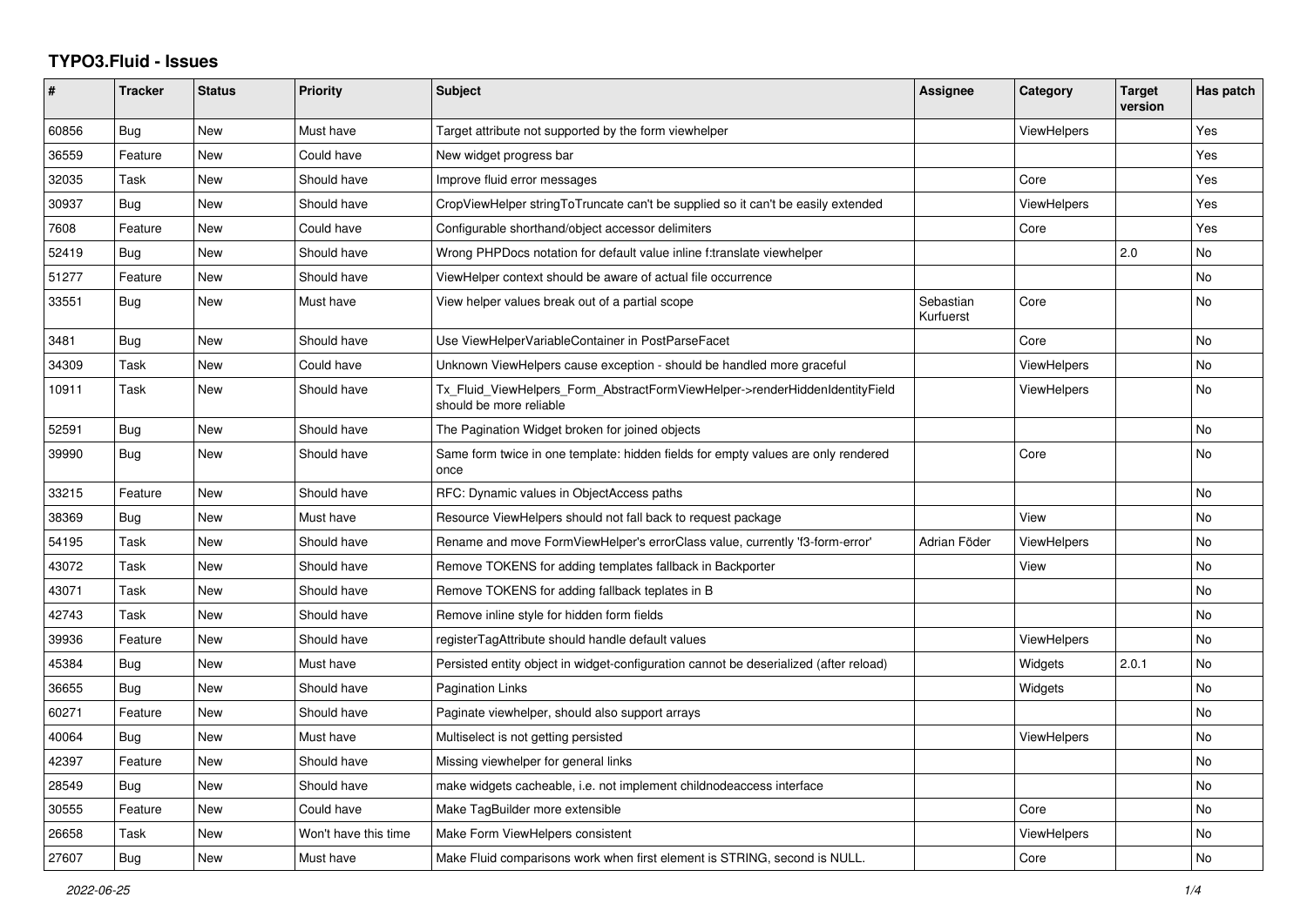| #     | <b>Tracker</b> | <b>Status</b> | <b>Priority</b>      | <b>Subject</b>                                                                                              | <b>Assignee</b>        | Category    | <b>Target</b><br>version | Has patch |
|-------|----------------|---------------|----------------------|-------------------------------------------------------------------------------------------------------------|------------------------|-------------|--------------------------|-----------|
| 51100 | Feature        | <b>New</b>    | Must have            | Links with absolute URI should have the option of URI Scheme                                                |                        | ViewHelpers |                          | <b>No</b> |
| 37095 | Feature        | New           | Should have          | It should be possible to set a different template on a Fluid TemplateView inside an<br>action               | Christopher<br>Hlubek  |             |                          | No        |
| 57885 | Bug            | <b>New</b>    | Must have            | Inputs are cleared from a second form if the first form produced a vallidation error                        |                        |             |                          | <b>No</b> |
| 56237 | Task           | New           | Should have          | in-line (Condition)ViewHelpers should not evaluate on parsing                                               |                        |             |                          | No        |
| 28553 | Bug            | New           | Should have          | improve XHProf test setup                                                                                   |                        |             |                          | <b>No</b> |
| 45394 | Task           | New           | Should have          | Forwardport Unit test for standalone view                                                                   |                        | View        |                          | No        |
| 47669 | Task           | New           | Should have          | FormViewHelper does not define the default request method                                                   |                        |             |                          | No        |
| 58983 | Bug            | New           | Should have          | format.date does not respect linebreaks and throws exception                                                |                        |             |                          | No        |
| 8648  | Bug            | New           | Should have          | format.crop ViewHelper should support all features of the crop stdWrap function                             |                        | ViewHelpers |                          | No        |
| 49038 | Bug            | <b>New</b>    | Must have            | form.select does not select the first item if prependOptionValue is used                                    |                        |             |                          | <b>No</b> |
| 10472 | Feature        | New           | Could have           | Fluid Standalone distribution                                                                               |                        | Core        |                          | No        |
| 37619 | Bug            | New           | Should have          | Fatal Error when using variable in name attribute of Section ViewHelper                                     |                        | ViewHelpers |                          | No        |
| 31955 | Feature        | New           | Should have          | f:uri.widget                                                                                                |                        | Widgets     |                          | No        |
| 58921 | Bug            | New           | Should have          | f:form.* VHs crash if NOT inside f:form but followed by f:form                                              |                        |             |                          | No        |
| 49600 | Bug            | <b>New</b>    | Should have          | f:form tag shown as a HTML on frontend                                                                      |                        | ViewHelpers |                          | No        |
| 62346 | Feature        | New           | Could have           | f:comment should have high precende                                                                         |                        | Core        | 3.x                      | No        |
| 45153 | Feature        | New           | Should have          | f:be.menus.actionMenuItem - Detection of the current select option is insufficient                          |                        |             |                          | No        |
| 54284 | Bug            | New           | Should have          | Default Option for Switch/Case VH                                                                           |                        | ViewHelpers |                          | <b>No</b> |
| 3725  | Feature        | New           | Could have           | <b>CSS Engine</b>                                                                                           | Christian Müller       | ViewHelpers |                          | No        |
| 26664 | Task           | New           | Won't have this time | Clean up Form ViewHelpers                                                                                   |                        | ViewHelpers |                          | No        |
| 38130 | Feature        | New           | Should have          | Checkboxes and multiple select fields should have an assignable default value                               |                        |             |                          | <b>No</b> |
| 60181 | Feature        | New           | Could have           | Caching mechanism for Fluid Views/Templates                                                                 |                        | View        |                          | No        |
| 46545 | Feature        | New           | Should have          | Better support for arrays in options of SelectViewHelper                                                    |                        |             |                          | <b>No</b> |
| 12863 | Bug            | New           | Should have          | Attributes of a viewhelper can't contain a '-'                                                              | Sebastian<br>Kurfuerst | Core        |                          | No        |
| 36410 | Feature        | New           | Should have          | Allow templates to send arguments back to layout                                                            |                        | ViewHelpers |                          | No        |
| 40081 | Feature        | New           | Should have          | Allow assigned variables as keys in arrays                                                                  |                        |             |                          | No        |
| 60003 | Feature        | New           | Should have          | Add required-Attribute to f:form.password                                                                   |                        | ViewHelpers |                          | No        |
| 28552 | <b>Bug</b>     | New           | Should have          | (v5) write ViewHelper test for compiled run; adjust functional test to do two passes<br>(uncached & cached) |                        |             |                          | No        |
| 28550 | Bug            | New           | Should have          | (v4) make widgets cacheable, i.e. not implement childnodeaccess interface                                   |                        |             |                          | No        |
| 28554 | <b>Bug</b>     | New           | Should have          | (v4) implement feature flag to disable caching                                                              |                        |             |                          | No        |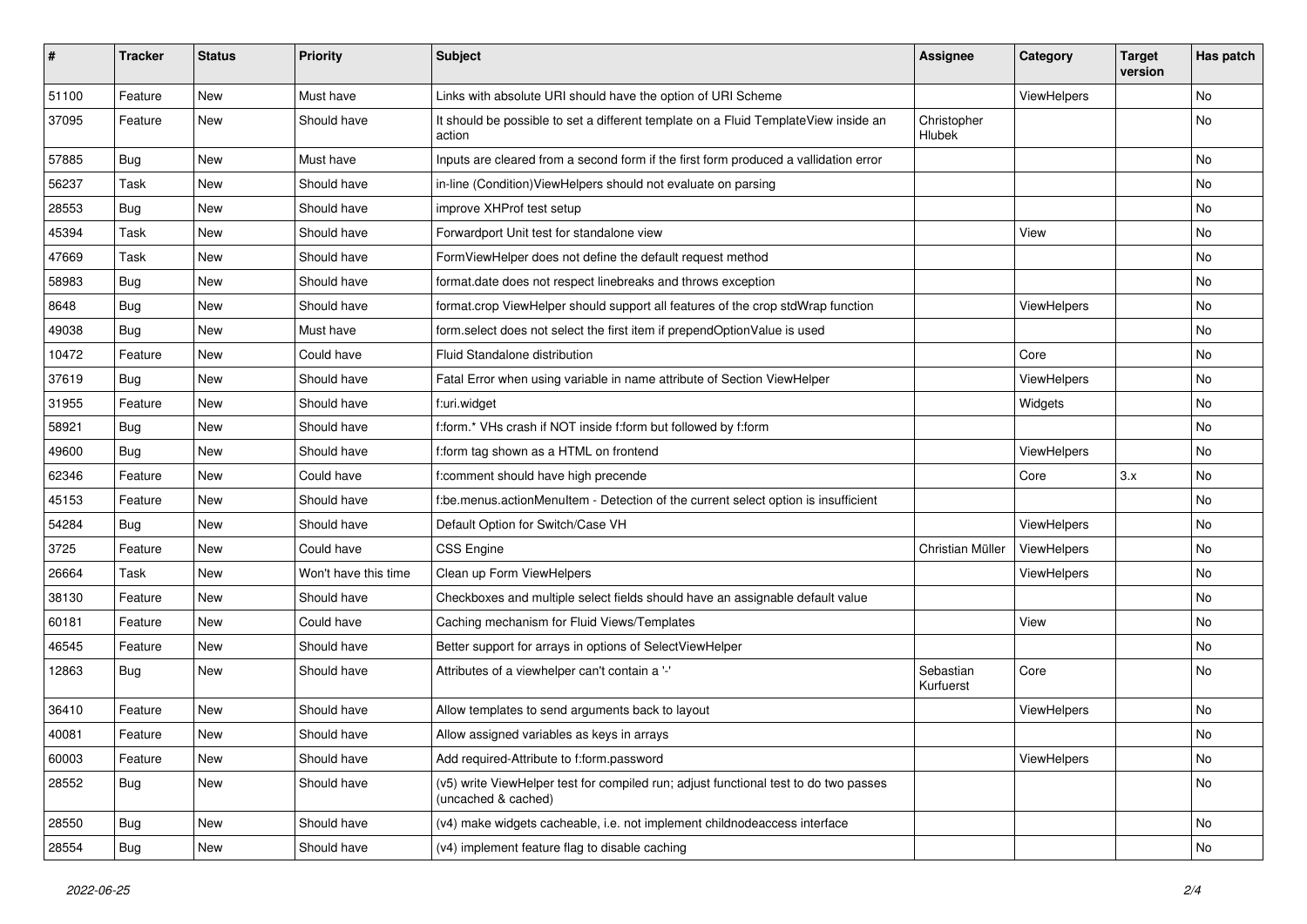| #     | <b>Tracker</b> | <b>Status</b>            | <b>Priority</b> | <b>Subject</b>                                                                      | <b>Assignee</b>             | Category           | <b>Target</b><br>version | Has patch |
|-------|----------------|--------------------------|-----------------|-------------------------------------------------------------------------------------|-----------------------------|--------------------|--------------------------|-----------|
| 9514  | Feature        | New                      | Should have     | Support explicit Array Arguments for ViewHelpers                                    |                             |                    |                          |           |
| 4704  | Feature        | New                      | Should have     | Improve parsing exception messages                                                  |                             | Core               |                          |           |
| 13045 | Bug            | New                      | Should have     | Entity decode of strings are different between if-conditions and output of variable |                             |                    |                          |           |
| 1907  | Feature        | New                      | Could have      | Default values for view helpers based on context                                    |                             | Core               |                          |           |
| 9950  | Task           | New                      | Should have     | Binding to nested arrays impossible for form-elements                               |                             | ViewHelpers        |                          |           |
| 48355 | Feature        | New                      | Could have      | Assign output of viewhelper to template variable for further processing.            |                             |                    |                          |           |
| 5933  | Feature        | Accepted                 | Should have     | Optional section rendering                                                          | Sebastian<br>Kurfuerst      | ViewHelpers        |                          | <b>No</b> |
| 28551 | Bug            | Accepted                 | Should have     | (v4) backport VHTest                                                                | Sebastian<br>Kurfuerst      |                    |                          | No        |
| 9005  | Feature        | Accepted                 | Could have      | Fluid Template Analyzer (FTA)                                                       | Sebastian<br>Kurfuerst      |                    |                          |           |
| 58862 | <b>Bug</b>     | Needs<br>Feedback        | Should have     | FormViewHelper doesn't accept NULL as value for \$arguments                         | Bastian<br>Waidelich        | ViewHelpers        |                          | Yes       |
| 46091 | Task           | Needs<br>Feedback        | Should have     | Show source file name and position on exceptions during parsing                     |                             |                    |                          | No        |
| 8989  | Feature        | <b>Needs</b><br>Feedback | Could have      | Search path for fluid template files                                                |                             | View               |                          | <b>No</b> |
| 33628 | Bug            | Needs<br>Feedback        | Must have       | Multicheckboxes (multiselect) for Collections don't work                            | Christian Müller            | ViewHelpers        |                          | <b>No</b> |
| 33394 | Feature        | Needs<br>Feedback        | Should have     | Logical expression parser for BooleanNode                                           | <b>Tobias Liebig</b>        | Core               |                          | <b>No</b> |
| 8491  | Task           | Needs<br>Feedback        | Should have     | link.action and uri.action differ in absolute argument                              | Karsten<br>Dambekalns       | ViewHelpers        |                          | No        |
| 46289 | <b>Bug</b>     | Needs<br>Feedback        | Should have     | Enable Escaping Interceptor in XML request format                                   |                             | View               | 2.0.1                    | No        |
| 36662 | <b>Bug</b>     | Needs<br>Feedback        | Should have     | Checked state isn't always correct when property is collection                      | Kevin Ulrich<br>Moschallski | <b>ViewHelpers</b> | 1.1.1                    | No        |
| 3291  | Feature        | Needs<br>Feedback        | Should have     | Cacheable viewhelpers                                                               |                             |                    |                          | No        |
| 45345 | Feature        | Needs<br>Feedback        | Should have     | Easy to use comments for fluid that won't show in output                            |                             |                    |                          |           |
| 51239 | Bug            | <b>Under Review</b>      | Must have       | AbstractViewHelper use incorrect method signature for "\$this->systemLogger->log()" | Adrian Föder                | Core               |                          | Yes       |
| 50888 | <b>Bug</b>     | <b>Under Review</b>      | Should have     | WSOD by changing name of section and if Fluid caches are generated                  |                             |                    |                          | No        |
| 47006 | <b>Bug</b>     | <b>Under Review</b>      | Should have     | widget identifier are not unique                                                    |                             |                    |                          | No        |
| 44234 | <b>Bug</b>     | <b>Under Review</b>      | Should have     | selectViewHelper's sorting does not respect locale collation                        |                             | ViewHelpers        | 2.1                      | No        |
| 65424 | Bug            | <b>Under Review</b>      | Should have     | SelectViewHelper must respect option(Value Label)Field for arrays                   |                             | ViewHelpers        |                          | No        |